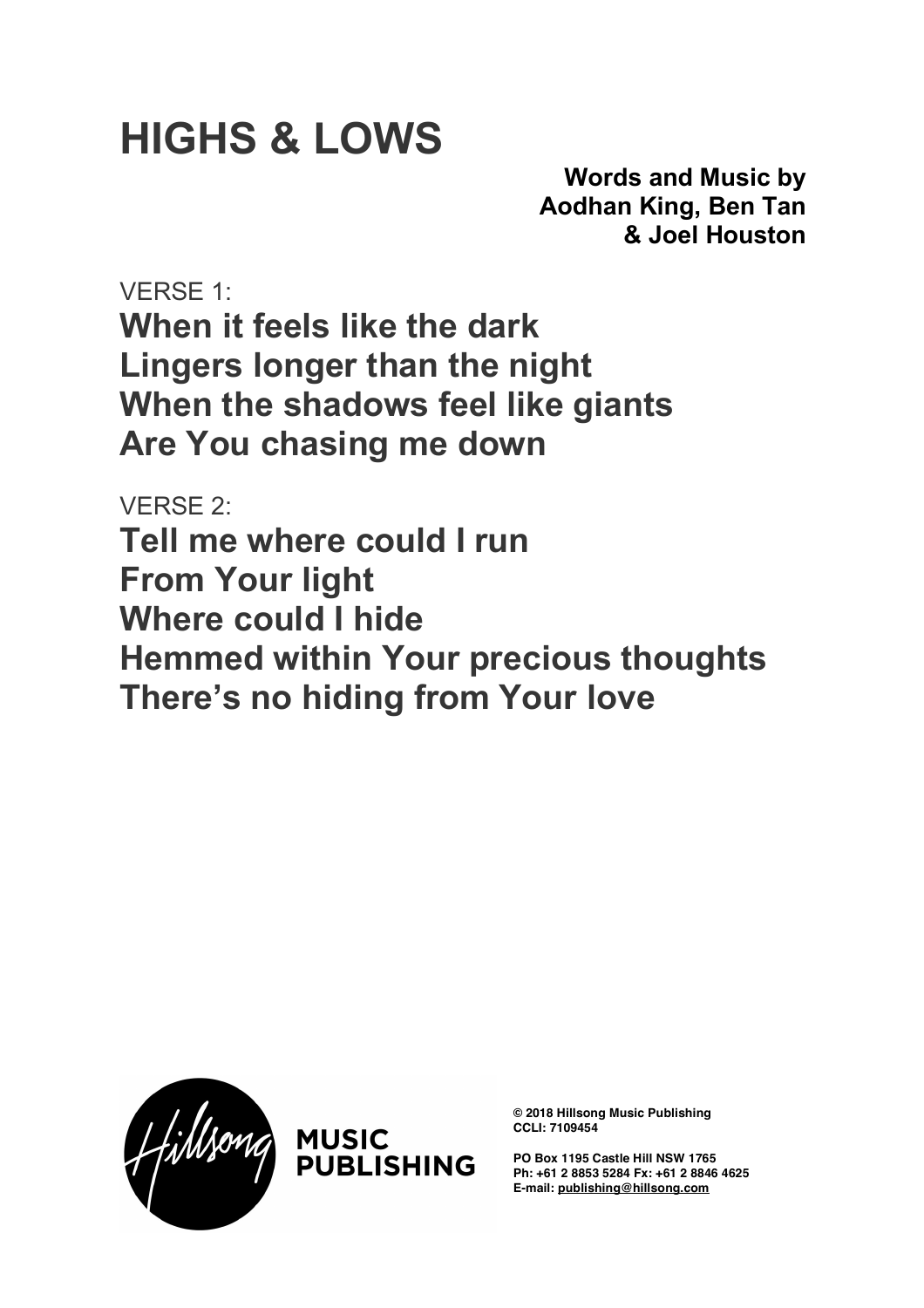**Highs & Lows – Page 2**

CHORUS 1: **Highs and lows Lord You're with me either way it goes Should I rise or should I fall Even so Lord Your mercy is an even flow You're too good to let me go**

VERSE 3:

**Should I dance on the heights Or make my bed among the depths Your mercy waits at every end Like You planned it from the start**

VERSE 4:

**Should the dawn come with wings Or find me far-side of the sea There Your hand still fastens me Ever closer to Your heart**





**© 2018 Hillsong Music Publishing CCLI: 7109454**

**PO Box 1195 Castle Hill NSW 1765 Ph: +61 2 8853 5284 Fx: +61 2 8846 4625 E-mail: publishing@hillsong.com**